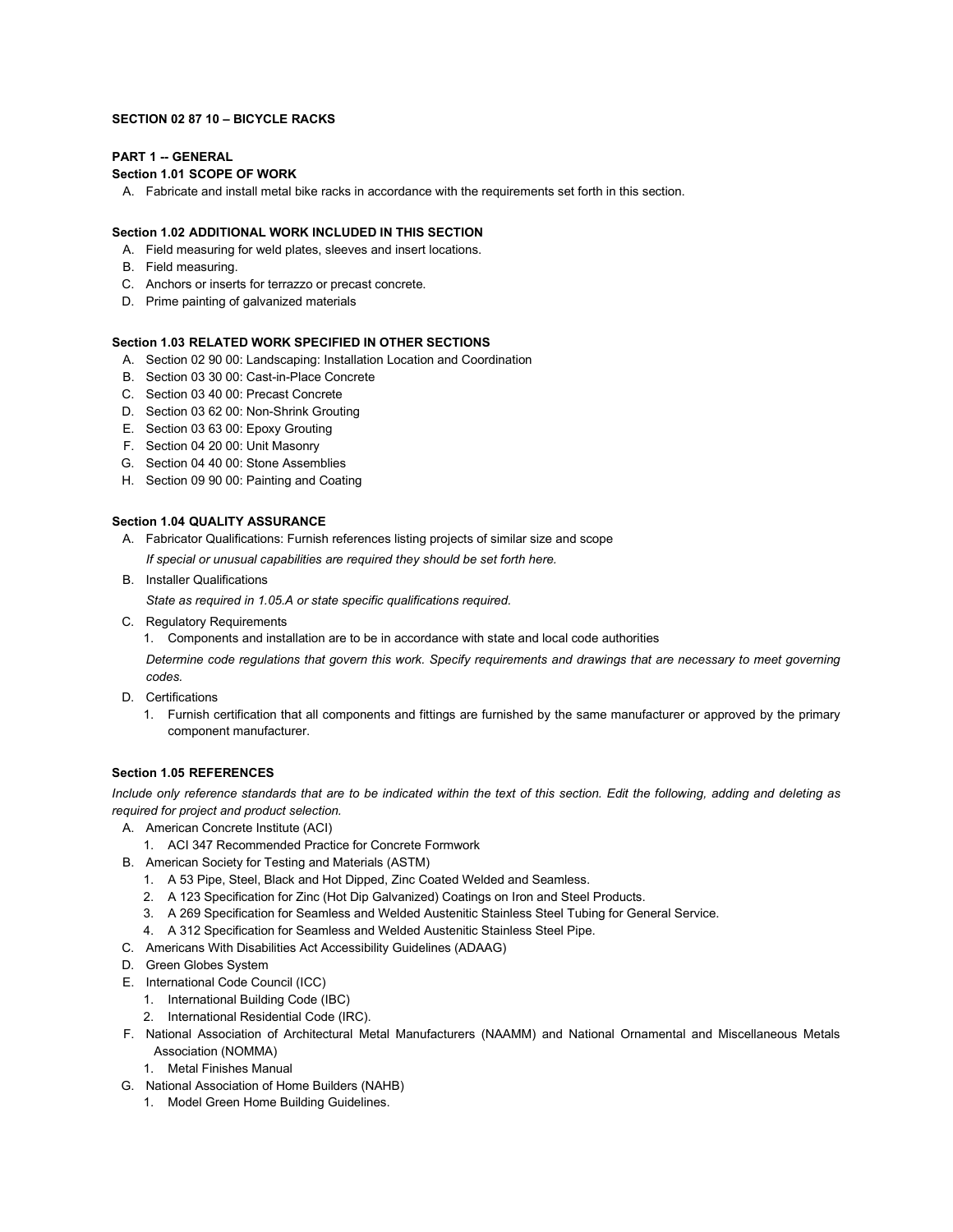- H. Institute of Building Sciences
	- 1. Metric Guide for Federal Construction
- I. U.S. Green Building Council
	- **1.** The Leadership in Energy and Environmental Design (LEED) Green Building Rating System™

# **Section 1.07 SUBMITTALS**

- A. Submit shop drawings and product data under provisions of Section [01 30 00] [01 34 00].
	- 1. Show sections and plans of site, dimensions and assembly of components.
	- 2. Show all field connections
	- 3. Provide setting diagrams for installation of anchors, location of pockets, and weld plates for attachment of rails to structure.
	- 4. Indicate all required field measurements.
	- 5. Submit [one] [ ] set[s] of CAD files for approval.
- B. Indicate component details, materials, finishes, connection and joining methods, and the relationship to adjoining work.
- C. Submit manufacturer's installation instructions under provisions of Section [01 30 00] [01 34 00].
- D. Substitutions:
	- 1. Any changes in specified material must meet requirements of the General Conditions "or equal" clause. (See  $#$

*Indicate Section and Paragraph of the General Conditions that sets out "or equal" requirements.*

2. Changes in architectural details to fabricator's standard procedures will be allowed when appearance and strength are not affected.

*State any alternatives that affect the work and/or bid price of this section, such as a change in material or a change to contractor's standard details.*

## **Section 1.08 DELIVERY, STORAGE AND HANDLING**

- A. Deliver materials to the job site in good condition and properly protected against damage to finished surfaces.
- B. Storage on site:
	- 1. Store material in a location and in a manner to avoid damage. Stacking shall be done in a way, which will prevent bending.
	- 2. Store material in a clean, dry location away from uncured concrete and masonry. Cover with waterproof paper, tarpaulin, or polyethylene sheeting in a manner that will permit circulation of air inside the covering.
	- 3. Keep handling on site to a minimum. Exercise particular care to avoid damage to finishes of material.

### **PART 2 -- PRODUCTS**

#### **Section 2.01 ACCEPTABLE MANUFACTURER**

A. Bike Rack and components shall be as manufactured or supplied by The Wagner Companies; P.O. Box 423; Butler, WI 53007. Phone: 888-243-6914. Fax: 414-214-0550. Web site: www.wagnercompanies.com. E-mail[: info@mailwagner.com.](mailto:info@mailwagner.com)

# **Section 2.02 MATERIALS AND FINISHES**

- A. Steel:
	- 1. Pipe: ASTM A 53
- B. Stainless Steel: Type [304] [316] [316L]
	- 1. Pipe: ASTM [A 269] [A 312]

#### **Section 2.02 BICYCLE RACK**

- A. Material shall conform to 2.02. and be finished in accordance with 2.02.
- B. [Bicycle Rack] [BikeRail™]
	- 1. Fabricate from [painted] [galvanized] [steel] [stainless steel] 2" (2.375" OD) [Wagner No. \_\_\_\_\_\_\_]
	- 2. Capacity: [2] [5] [7] [9] [11] [\_\_] bicycles.
	- 3. Mount: [Surface] [Below grade].
	- 4. Color: [Black] [\_\_\_\_\_]

#### **Section 2.04 FASTENERS**

- A. All mechanical fasteners used in the assembly of stainless steel bike racks shall be manufactured from stainless steel.
- B. Cement: Hydraulic, ASTM C 595, factory prepared with accelerator.